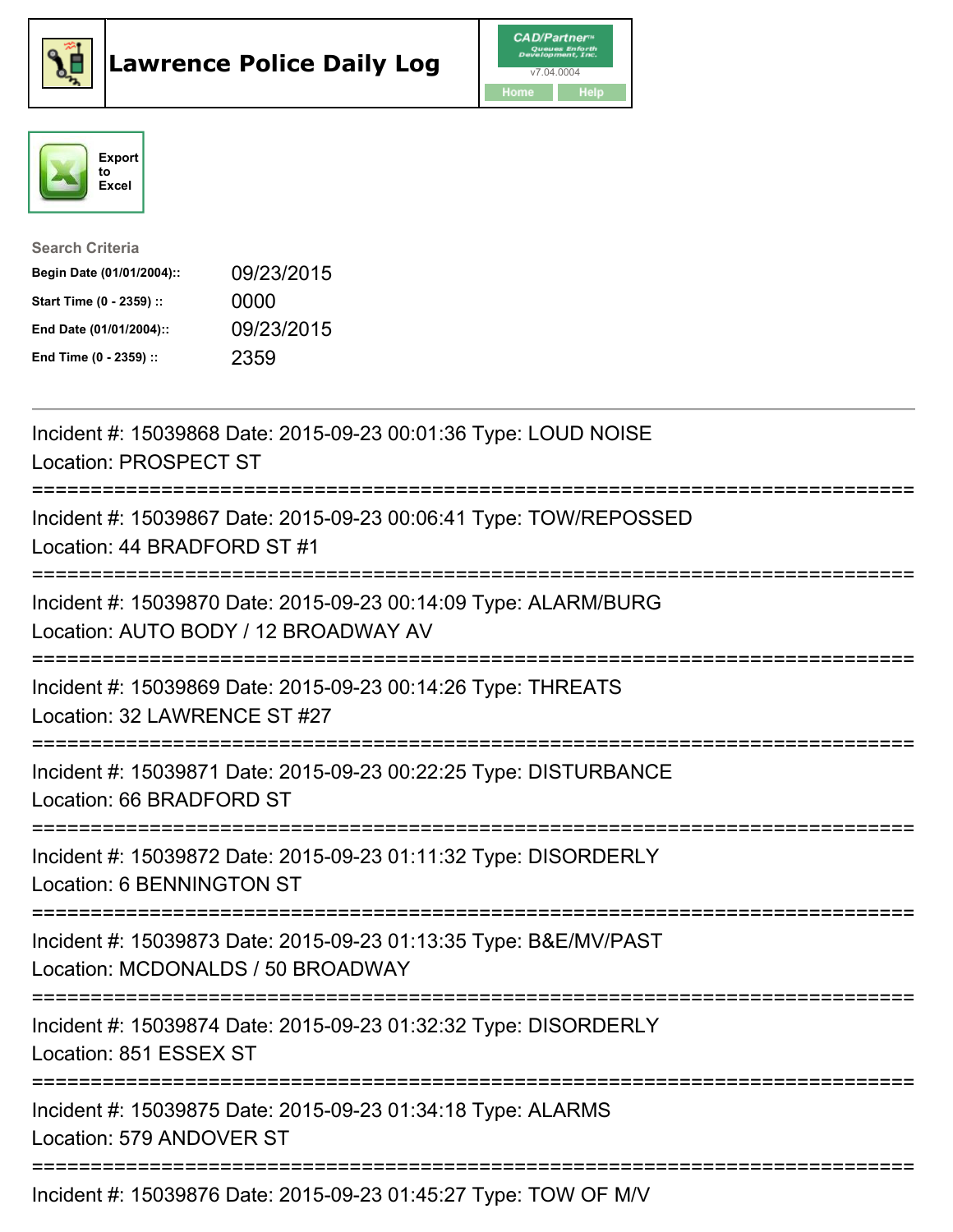| Location: TRESPASS TOW / WELLS ST                                                                                                                        |
|----------------------------------------------------------------------------------------------------------------------------------------------------------|
| Incident #: 15039877 Date: 2015-09-23 01:49:17 Type: M/V STOP<br>Location: LAWRENCE ST & PARK ST<br>=====================================                |
| Incident #: 15039878 Date: 2015-09-23 01:52:26 Type: M/V STOP<br>Location: 61 BRADFORD ST                                                                |
| Incident #: 15039879 Date: 2015-09-23 02:26:52 Type: M/V STOP<br>Location: WATER & BAYSTATE<br>:=================================<br>=================== |
| Incident #: 15039880 Date: 2015-09-23 02:30:59 Type: ANIMAL COMPL<br>Location: WEATHERBEE SCHOOL / 75 NEWTON ST<br>========================              |
| Incident #: 15039881 Date: 2015-09-23 06:43:58 Type: ALARMS<br>Location: 1 COMMONWEALTH DR                                                               |
| =====================================<br>Incident #: 15039882 Date: 2015-09-23 06:54:19 Type: BUILDING CHK<br>Location: 450 ESSEX ST                     |
| Incident #: 15039883 Date: 2015-09-23 07:02:04 Type: M/V STOP<br>Location: CANAL ST & MARSTON ST                                                         |
| Incident #: 15039884 Date: 2015-09-23 07:16:25 Type: ALARMS<br>Location: 518 HAMPSHIRE ST FL 1                                                           |
| Incident #: 15039885 Date: 2015-09-23 07:33:34 Type: AUTO ACC/NO PI<br>Location: MCDONALDS / 599 ANDOVER ST                                              |
| Incident #: 15039886 Date: 2015-09-23 07:41:36 Type: MV/BLOCKING<br>Location: AVON ST & TRINITY ST                                                       |
| Incident #: 15039887 Date: 2015-09-23 07:53:14 Type: AUTO ACC/UNK PI<br>Location: CANAL ST & MILL ST                                                     |
| Incident #: 15039888 Date: 2015-09-23 08:08:41 Type: MAL DAMG PROG<br>Location: 79 MARGIN ST                                                             |
| Incident #: 15039889 Date: 2015-09-23 08:14:43 Type: LARCENY/PAST<br>Location: 160 S BROADWAY                                                            |
| Incident #: 15039890 Date: 2015-09-23 08:20:07 Type: MV/BLOCKING                                                                                         |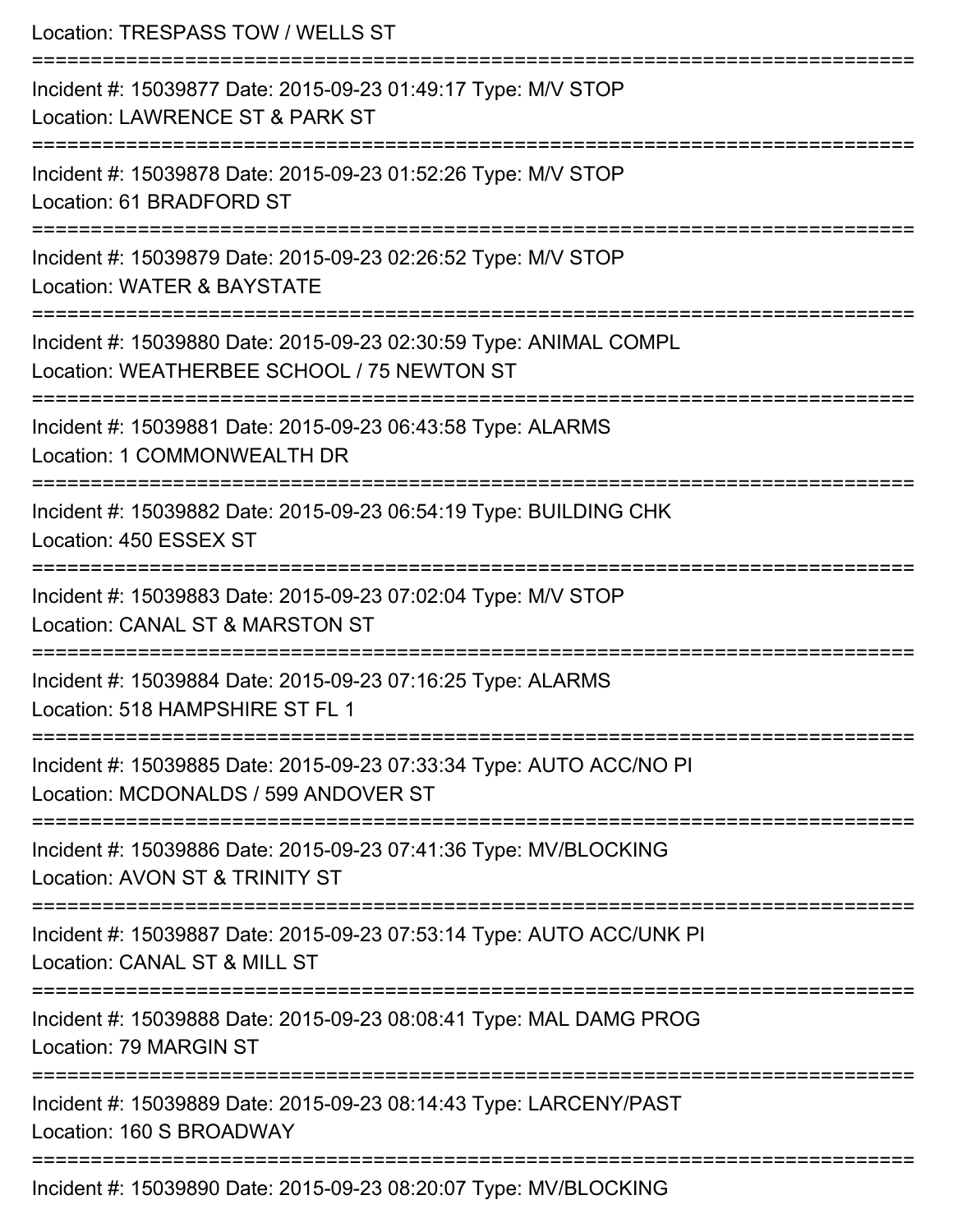| Incident #: 15039891 Date: 2015-09-23 08:54:43 Type: ALARMS<br>Location: 16 BROOKFIELD ST                               |
|-------------------------------------------------------------------------------------------------------------------------|
| Incident #: 15039892 Date: 2015-09-23 08:56:50 Type: GENERAL SERV<br>Location: 70 N PARISH RD                           |
| Incident #: 15039893 Date: 2015-09-23 09:19:59 Type: WARRANT SERVE<br>Location: 12 PORTLAND ST                          |
| Incident #: 15039894 Date: 2015-09-23 09:30:07 Type: LOCKOUT<br>Location: 30 CHELMSFORD ST FL 2ND FL                    |
| Incident #: 15039895 Date: 2015-09-23 09:36:42 Type: M/V STOP<br>Location: BROADWAY & LOWELL ST<br>:=================== |
| Incident #: 15039896 Date: 2015-09-23 09:40:00 Type: M/V STOP<br>Location: BROADWAY & LOWELL ST                         |
| Incident #: 15039898 Date: 2015-09-23 09:46:51 Type: LOST PROPERTY<br>Location: 400 CANAL ST                            |
| Incident #: 15039897 Date: 2015-09-23 09:47:14 Type: INVESTIGATION<br>Location: 77 S UNION ST                           |
| Incident #: 15039899 Date: 2015-09-23 09:47:43 Type: M/V STOP<br>Location: 200 BROADWAY                                 |
| Incident #: 15039900 Date: 2015-09-23 10:01:09 Type: PARK & WALK<br>Location: BRADFORD ST & BROADWAY                    |
| Incident #: 15039901 Date: 2015-09-23 10:01:53 Type: M/V STOP<br>Location: CAMBRIDGE ST & WINTHROP AV                   |
| Incident #: 15039902 Date: 2015-09-23 10:02:27 Type: B&E/MV/PAST<br>Location: 1 BERNARD AV                              |
| Incident #: 15039903 Date: 2015-09-23 10:04:26 Type: M/V STOP<br>Location: BROADWAY & ESSEX ST                          |
| Incident #: 15039904 Date: 2015-09-23 10:05:45 Type: B&E FOLLOW UP                                                      |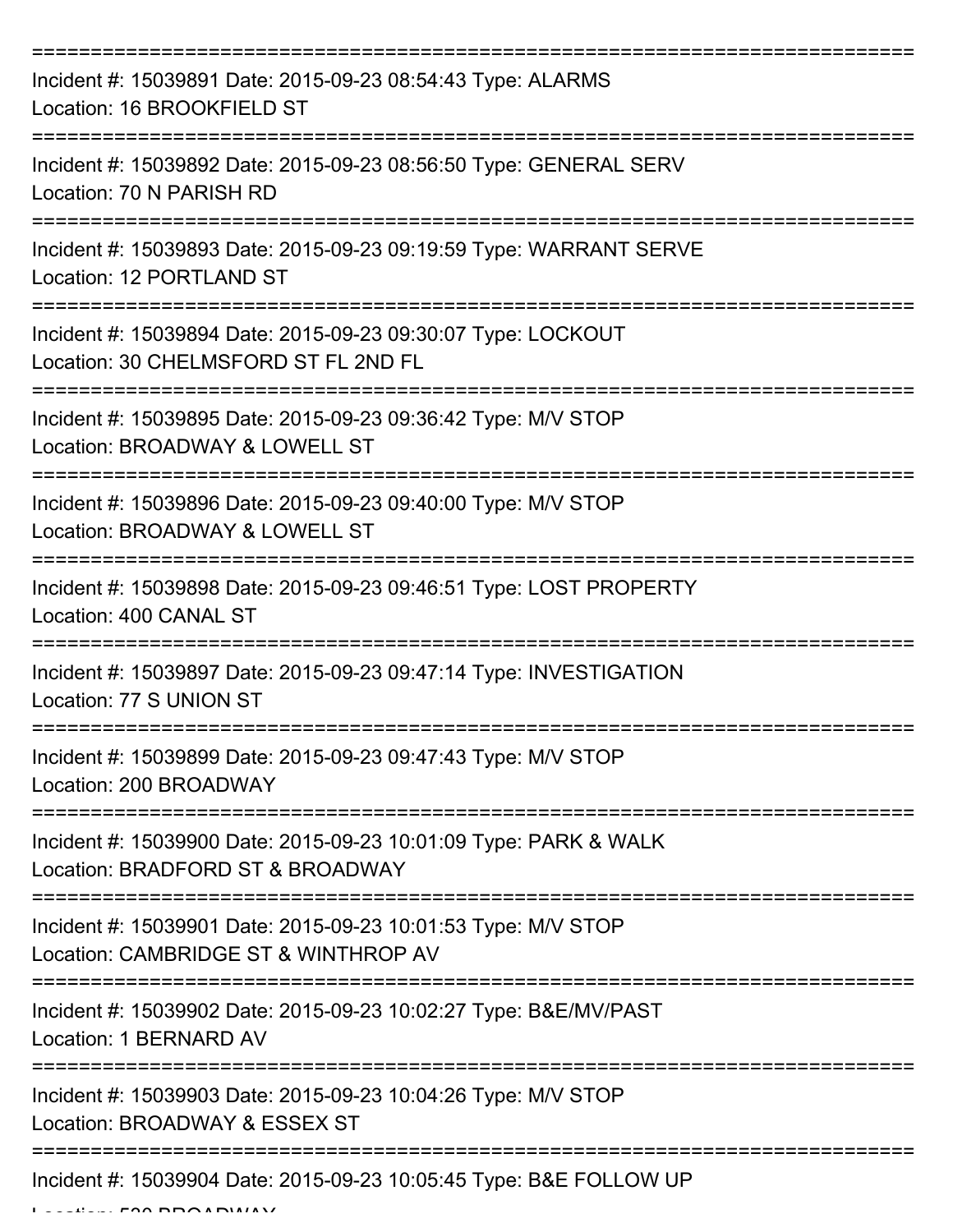| Incident #: 15039906 Date: 2015-09-23 10:11:56 Type: M/V STOP<br>Location: 423 S UNION ST                           |
|---------------------------------------------------------------------------------------------------------------------|
| Incident #: 15039905 Date: 2015-09-23 10:13:25 Type: THREATS<br>Location: 3 MUSEUM SQ                               |
| Incident #: 15039907 Date: 2015-09-23 10:16:59 Type: M/V STOP<br>Location: FRANKLIN ST & METHUEN ST                 |
| Incident #: 15039908 Date: 2015-09-23 10:25:20 Type: ALARM/BURG<br>Location: PIMENTAL RESD / 30 SULLIVAN AV         |
| Incident #: 15039909 Date: 2015-09-23 10:27:16 Type: M/V STOP<br>Location: ESSEX ST & FRANKLIN ST                   |
| Incident #: 15039910 Date: 2015-09-23 10:31:11 Type: M/V STOP<br>Location: 599 CANAL ST                             |
| Incident #: 15039911 Date: 2015-09-23 10:43:17 Type: M/V STOP<br>Location: BROADWAY & ESSEX ST                      |
| Incident #: 15039912 Date: 2015-09-23 10:47:28 Type: MISSING PERS<br>Location: MCDONALDS / 50 BROADWAY              |
| Incident #: 15039913 Date: 2015-09-23 10:48:37 Type: INVEST CONT<br>Location: 32 LAWRENCE ST                        |
| Incident #: 15039914 Date: 2015-09-23 10:58:25 Type: AUTO ACC/NO PI<br>Location: 775 ESSEX ST                       |
| Incident #: 15039915 Date: 2015-09-23 10:59:05 Type: SUS PERS/MV<br>Location: LAWRENCE MEAT COMPANY / 264 LOWELL ST |
| Incident #: 15039916 Date: 2015-09-23 11:07:16 Type: M/V STOP<br>Location: DORCHESTER ST & WINTHROP AV              |
| Incident #: 15039917 Date: 2015-09-23 11:08:28 Type: M/V STOP<br>Location: FALMOUTH ST & S UNION ST                 |
| Incident #: 15039918 Date: 2015-09-23 11:16:28 Type: THREATS                                                        |

Location: 262 ECCEY CT #DM200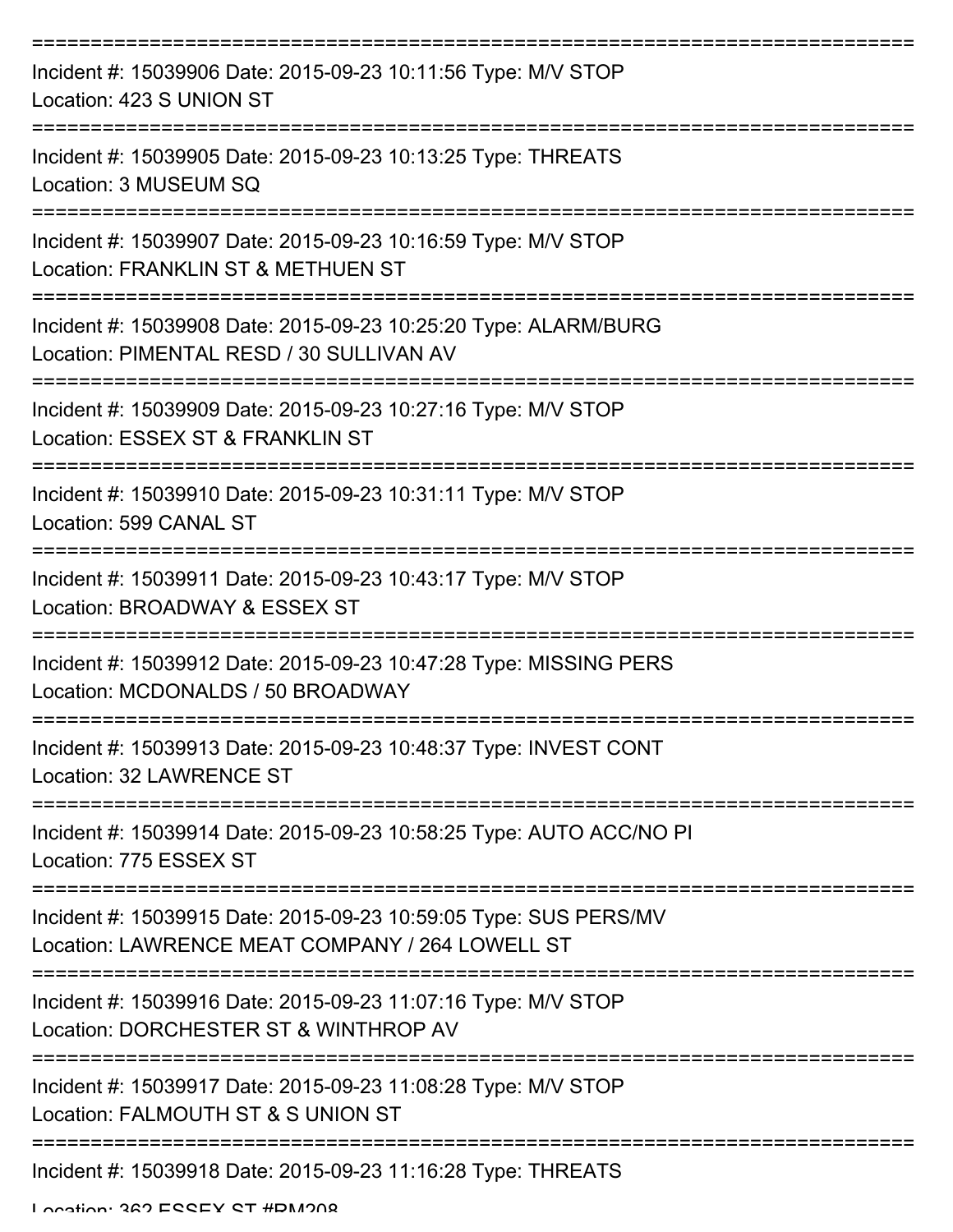| Incident #: 15039919 Date: 2015-09-23 11:29:12 Type: M/V STOP<br>Location: GRAFTON ST & WINTHROP AV       |
|-----------------------------------------------------------------------------------------------------------|
| Incident #: 15039920 Date: 2015-09-23 11:36:56 Type: PARK & WALK<br>Location: PARK ST & WALNUT ST         |
| Incident #: 15039921 Date: 2015-09-23 11:38:51 Type: M/V STOP<br>Location: 332 BROADWAY                   |
| Incident #: 15039922 Date: 2015-09-23 11:53:28 Type: M/V STOP<br>Location: 73 WINTHROP AV                 |
| Incident #: 15039923 Date: 2015-09-23 11:55:34 Type: LIC PLATE STO<br>Location: 20 LORING ST              |
| Incident #: 15039924 Date: 2015-09-23 11:57:18 Type: TRANSPORT<br>Location: LORING ST & SALEM ST          |
| Incident #: 15039925 Date: 2015-09-23 11:59:29 Type: MEDIC SUPPORT<br>Location: 571 HAVERHILL ST FL 1STFL |
| Incident #: 15039926 Date: 2015-09-23 12:07:40 Type: THREATS<br>Location: 11 GREEN ST                     |
| Incident #: 15039927 Date: 2015-09-23 12:07:43 Type: M/V STOP<br>Location: BRADFORD ST & BROADWAY         |
| Incident #: 15039928 Date: 2015-09-23 12:11:05 Type: MISSING PERS<br>Location: HAVERHILL ST & RAILROAD ST |
| Incident #: 15039929 Date: 2015-09-23 12:13:38 Type: HIT & RUN M/V<br>Location: 169 HAVERHILL ST          |
| Incident #: 15039930 Date: 2015-09-23 12:23:06 Type: LIC PLATE STO<br>Location: 320 AMES ST               |
| Incident #: 15039931 Date: 2015-09-23 12:50:29 Type: M/V STOP<br>Location: BRADFORD ST & FRANKLIN ST      |
| Incident #: 15039932 Date: 2015-09-23 12:59:04 Type: M/V STOP<br>Location: 99 BERKELEY ST                 |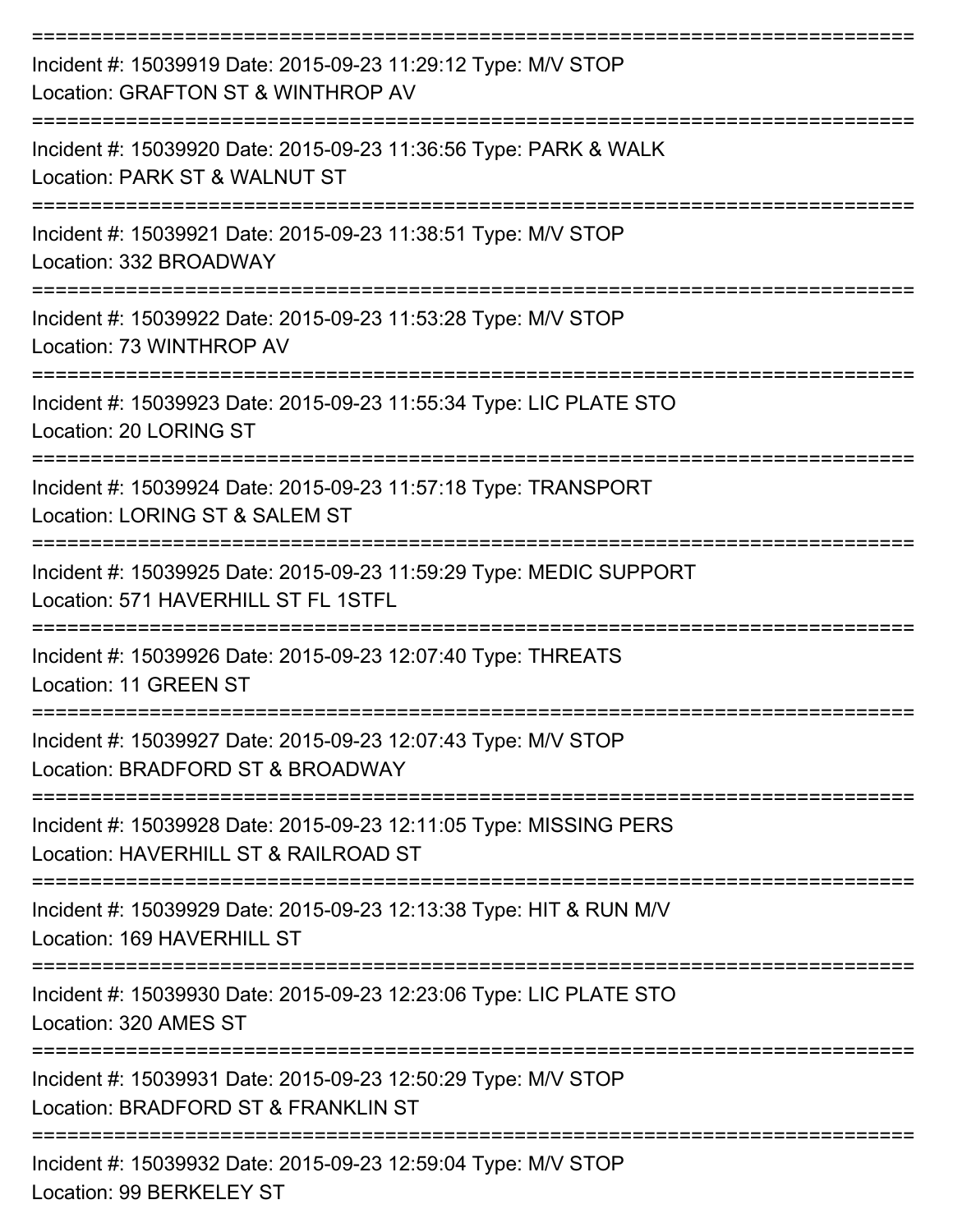| Incident #: 15039933 Date: 2015-09-23 13:08:21 Type: MEDIC SUPPORT<br>Location: 23 KENDALL ST FL 1STFL                                                  |
|---------------------------------------------------------------------------------------------------------------------------------------------------------|
| :==============================<br>Incident #: 15039934 Date: 2015-09-23 13:10:20 Type: LOST PROPERTY<br>Location: 53 BRADFORD ST                       |
| Incident #: 15039935 Date: 2015-09-23 13:14:17 Type: SUS PERS/MV<br>Location: 19 BUNKERHILL ST<br>=============================                         |
| Incident #: 15039936 Date: 2015-09-23 13:20:45 Type: DOMESTIC/PAST<br>Location: 95 E HAVERHILL ST                                                       |
| Incident #: 15039937 Date: 2015-09-23 13:21:53 Type: M/V STOP<br>Location: ANDOVER ST & PARKER ST<br>:============================                      |
| Incident #: 15039938 Date: 2015-09-23 13:27:25 Type: MV/BLOCKING<br>Location: 71 E HAVERHILL ST                                                         |
| :===================<br>Incident #: 15039939 Date: 2015-09-23 13:29:02 Type: MV/BLOCKING<br>Location: 4 MELROSE ST<br>================================= |
| Incident #: 15039940 Date: 2015-09-23 13:30:40 Type: AUTO ACC/NO PI<br>Location: TREMONT ST & WEST ST                                                   |
| Incident #: 15039941 Date: 2015-09-23 13:35:08 Type: AUTO ACC/NO PI<br>Location: HAMPSHIRE ST & HAVERHILL ST                                            |
| Incident #: 15039942 Date: 2015-09-23 13:44:24 Type: AUTO ACC/NO PI<br>Location: GENERAL ST & PROSPECT ST                                               |
| Incident #: 15039943 Date: 2015-09-23 13:46:41 Type: DRUG OVERDOSE<br><b>Location: BARKER ST</b>                                                        |
| Incident #: 15039944 Date: 2015-09-23 13:52:40 Type: INVESTIGATION<br>Location: 247 SALEM ST                                                            |
| Incident #: 15039945 Date: 2015-09-23 13:56:20 Type: SUS PERS/MV<br>Location: 17 BERNARD AV                                                             |
| Incident #: 15039946 Date: 2015-09-23 14:08:44 Type: DRUG VIO<br>Location: DAISY ST & HOLLY ST                                                          |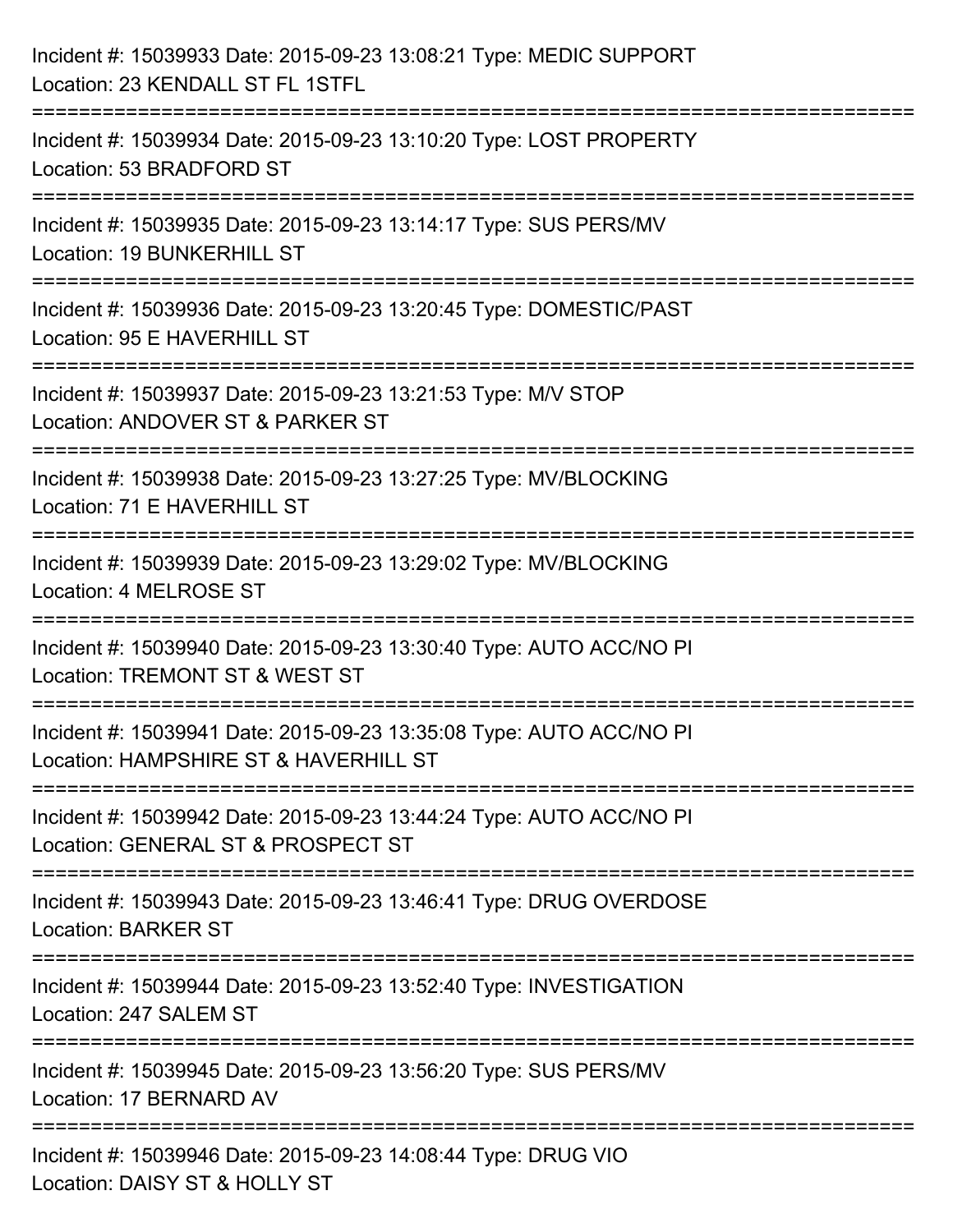| Incident #: 15039947 Date: 2015-09-23 14:18:05 Type: ALARM/BURG<br>Location: MERRIMACK VALLEY PROJECT / 1045 ESSEX ST |
|-----------------------------------------------------------------------------------------------------------------------|
| Incident #: 15039948 Date: 2015-09-23 14:23:40 Type: SPECIAL CHECK<br>Location: LAWRENCE MEAT COMPANY / 264 LOWELL ST |
| Incident #: 15039949 Date: 2015-09-23 14:28:24 Type: SEIZED PROP<br>Location: BROADWAY & LOWELL ST                    |
| Incident #: 15039950 Date: 2015-09-23 14:31:25 Type: ALARM/BURG<br>Location: BRINKS INC / 9 POWERS ST                 |
| Incident #: 15039951 Date: 2015-09-23 14:31:36 Type: SPECIAL CHECK<br><b>Location: WEST ST</b>                        |
| Incident #: 15039952 Date: 2015-09-23 14:44:16 Type: COURT DOC SERVE<br>Location: 129 WATER ST                        |
| Incident #: 15039953 Date: 2015-09-23 15:00:36 Type: ANIMAL COMPL<br>Location: 25 BOEHM ST                            |
| Incident #: 15039954 Date: 2015-09-23 15:05:14 Type: DRUG VIO<br>Location: 196 BOXFORD ST                             |
| Incident #: 15039955 Date: 2015-09-23 15:11:10 Type: M/V STOP<br>Location: ESSEX ST & FRANKLIN ST                     |
| Incident #: 15039956 Date: 2015-09-23 15:12:47 Type: CK WELL BEING<br>Location: 345 SALEM ST                          |
| Incident #: 15039957 Date: 2015-09-23 15:21:35 Type: M/V STOP<br>Location: ESSEX ST & WINTER ST                       |
| Incident #: 15039958 Date: 2015-09-23 15:22:22 Type: DRUG VIO<br>Location: 40 CEDAR ST                                |
| Incident #: 15039959 Date: 2015-09-23 15:49:26 Type: INVESTIGATION<br>Location: 58 MELVIN ST                          |
| Incident #: 15039960 Date: 2015-09-23 15:49:30 Type: B&E/PROG<br>Location: 207 CARLETON ST                            |

===========================================================================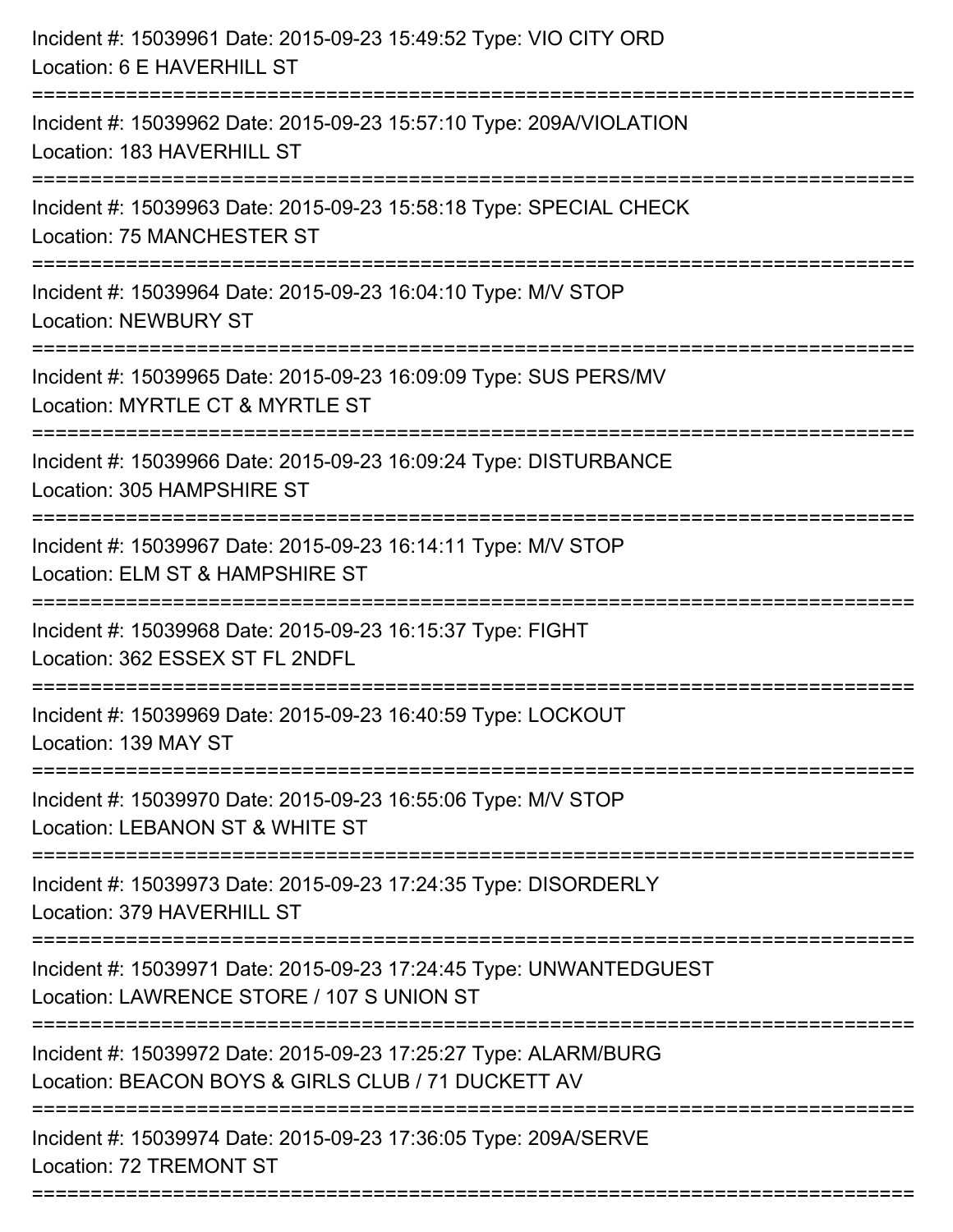Location: 457 HAMPSHIRE ST

| Incident #: 15039976 Date: 2015-09-23 17:40:41 Type: THREATS<br>Location: 178 UNION ST #3 FL 3                        |
|-----------------------------------------------------------------------------------------------------------------------|
| Incident #: 15039977 Date: 2015-09-23 17:47:06 Type: AUTO ACC/UNK PI<br>Location: EXETER ST & WINTHROP AV             |
| Incident #: 15039978 Date: 2015-09-23 18:20:48 Type: DISTURBANCE<br>Location: 30 CHELMSFORD ST #2 FL 2                |
| Incident #: 15039979 Date: 2015-09-23 18:27:41 Type: M/V STOP<br>Location: 107 EVERETT ST                             |
| Incident #: 15039980 Date: 2015-09-23 18:28:27 Type: LIC PLATE STO<br>Location: 17 CLIFTON ST                         |
| Incident #: 15039981 Date: 2015-09-23 18:45:12 Type: DISORDERLY<br>Location: 204 ABBOTT ST                            |
| Incident #: 15039982 Date: 2015-09-23 18:57:40 Type: SUS PERS/MV<br>Location: 25 BOEHM ST                             |
| Incident #: 15039983 Date: 2015-09-23 19:11:58 Type: DISTURBANCE<br>Location: 68 OSGOOD ST                            |
| Incident #: 15039984 Date: 2015-09-23 19:25:36 Type: STOL/MV/PAS<br>Location: 49 BLANCHARD ST                         |
| :=====================<br>Incident #: 15039985 Date: 2015-09-23 19:35:24 Type: NOTIFICATION<br>Location: 510 ESSEX ST |
| Incident #: 15039987 Date: 2015-09-23 19:38:04 Type: LOUD NOISE<br>Location: 86 KNOX ST #2                            |
| Incident #: 15039986 Date: 2015-09-23 19:38:53 Type: INVEST CONT<br>Location: 206 ESSEX ST                            |
| Incident #: 15039989 Date: 2015-09-23 19:42:01 Type: 209A/VIOLATION<br>Location: 11 LAWRENCE ST #808                  |
|                                                                                                                       |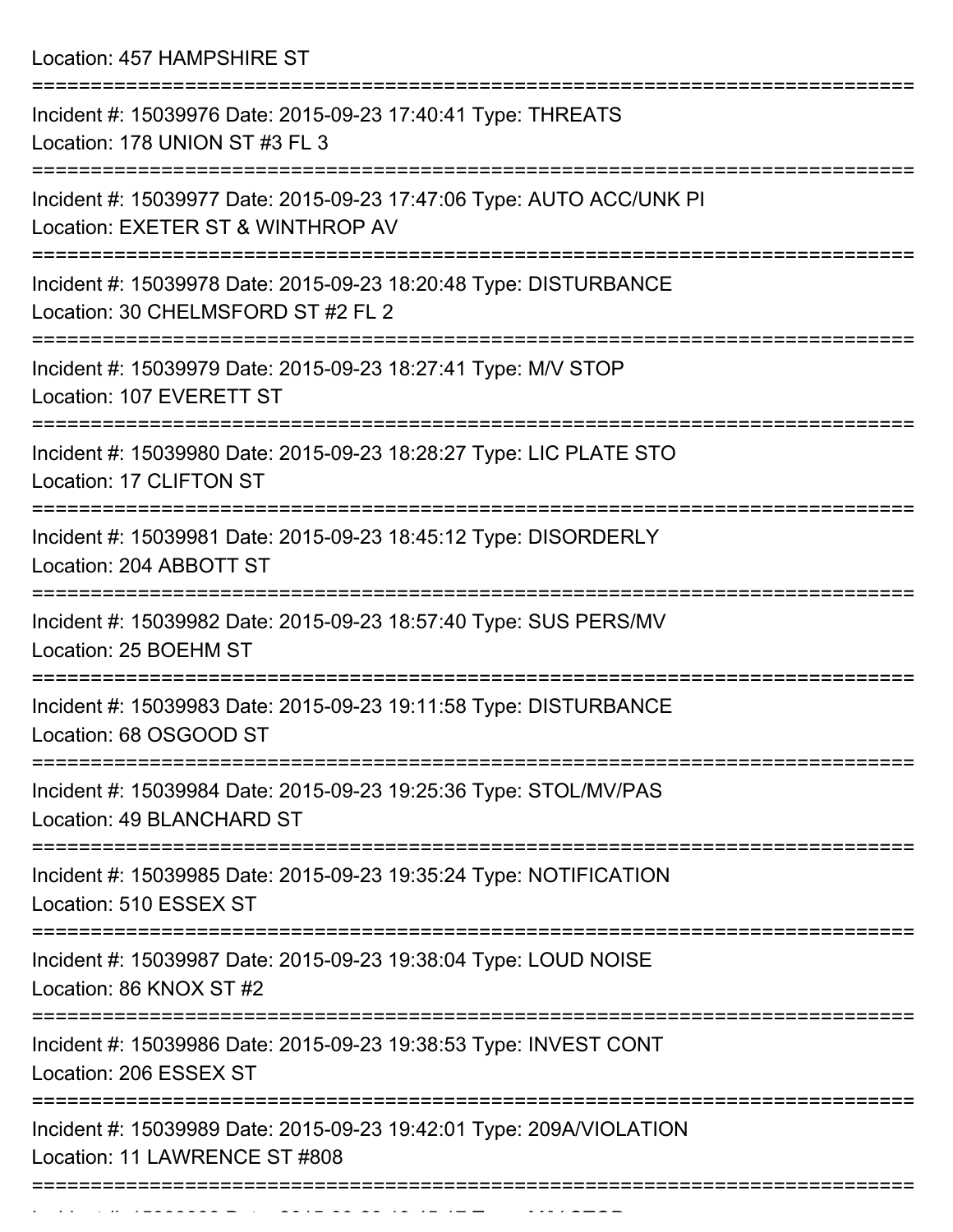| Incident #: 15039990 Date: 2015-09-23 19:50:35 Type: NOISE ORD<br>Location: BRUCE ST & PARK ST<br>Incident #: 15039991 Date: 2015-09-23 19:59:25 Type: HIT & RUN M/V<br>Location: 381 LOWELL ST<br>Incident #: 15039992 Date: 2015-09-23 20:12:47 Type: SHOTS FIRED<br>Location: 31 HANCOCK ST<br>Incident #: 15039993 Date: 2015-09-23 20:49:09 Type: INVEST CONT<br>Location: 457 HAVERHILL ST<br>Incident #: 15039994 Date: 2015-09-23 20:54:36 Type: MISSING PERS<br>Location: 16 AMES ST FL 2<br>Incident #: 15039995 Date: 2015-09-23 20:57:55 Type: ALARM/BURG<br>Location: SPANISH ASSEMBLIES OF GOD CH / 14 VINE ST<br>======================<br>Incident #: 15039996 Date: 2015-09-23 21:00:04 Type: INVEST CONT<br>Location: 9 CAMELLA TEOLI WY<br>Incident #: 15039997 Date: 2015-09-23 21:05:41 Type: M/V STOP<br>Location: MT VERNON ST & S BROADWAY<br>Incident #: 15039998 Date: 2015-09-23 21:06:44 Type: M/V STOP<br>Location: 132 S UNION ST |
|-----------------------------------------------------------------------------------------------------------------------------------------------------------------------------------------------------------------------------------------------------------------------------------------------------------------------------------------------------------------------------------------------------------------------------------------------------------------------------------------------------------------------------------------------------------------------------------------------------------------------------------------------------------------------------------------------------------------------------------------------------------------------------------------------------------------------------------------------------------------------------------------------------------------------------------------------------------------|
|                                                                                                                                                                                                                                                                                                                                                                                                                                                                                                                                                                                                                                                                                                                                                                                                                                                                                                                                                                 |
|                                                                                                                                                                                                                                                                                                                                                                                                                                                                                                                                                                                                                                                                                                                                                                                                                                                                                                                                                                 |
|                                                                                                                                                                                                                                                                                                                                                                                                                                                                                                                                                                                                                                                                                                                                                                                                                                                                                                                                                                 |
|                                                                                                                                                                                                                                                                                                                                                                                                                                                                                                                                                                                                                                                                                                                                                                                                                                                                                                                                                                 |
|                                                                                                                                                                                                                                                                                                                                                                                                                                                                                                                                                                                                                                                                                                                                                                                                                                                                                                                                                                 |
|                                                                                                                                                                                                                                                                                                                                                                                                                                                                                                                                                                                                                                                                                                                                                                                                                                                                                                                                                                 |
|                                                                                                                                                                                                                                                                                                                                                                                                                                                                                                                                                                                                                                                                                                                                                                                                                                                                                                                                                                 |
|                                                                                                                                                                                                                                                                                                                                                                                                                                                                                                                                                                                                                                                                                                                                                                                                                                                                                                                                                                 |
|                                                                                                                                                                                                                                                                                                                                                                                                                                                                                                                                                                                                                                                                                                                                                                                                                                                                                                                                                                 |
| Incident #: 15039999 Date: 2015-09-23 21:11:57 Type: MV/BLOCKING<br>Location: 74 BAILEY ST                                                                                                                                                                                                                                                                                                                                                                                                                                                                                                                                                                                                                                                                                                                                                                                                                                                                      |
| Incident #: 15040000 Date: 2015-09-23 21:12:08 Type: WOMAN DOWN<br>Location: 63 SPRINGFIELD ST #1 FL 1                                                                                                                                                                                                                                                                                                                                                                                                                                                                                                                                                                                                                                                                                                                                                                                                                                                          |
| Incident #: 15040001 Date: 2015-09-23 21:14:17 Type: M/V STOP<br>Location: 90 LOWELL ST                                                                                                                                                                                                                                                                                                                                                                                                                                                                                                                                                                                                                                                                                                                                                                                                                                                                         |
| Incident #: 15040002 Date: 2015-09-23 21:15:07 Type: LOUD NOISE<br>Location: KINGSTON ST & NEWTON ST                                                                                                                                                                                                                                                                                                                                                                                                                                                                                                                                                                                                                                                                                                                                                                                                                                                            |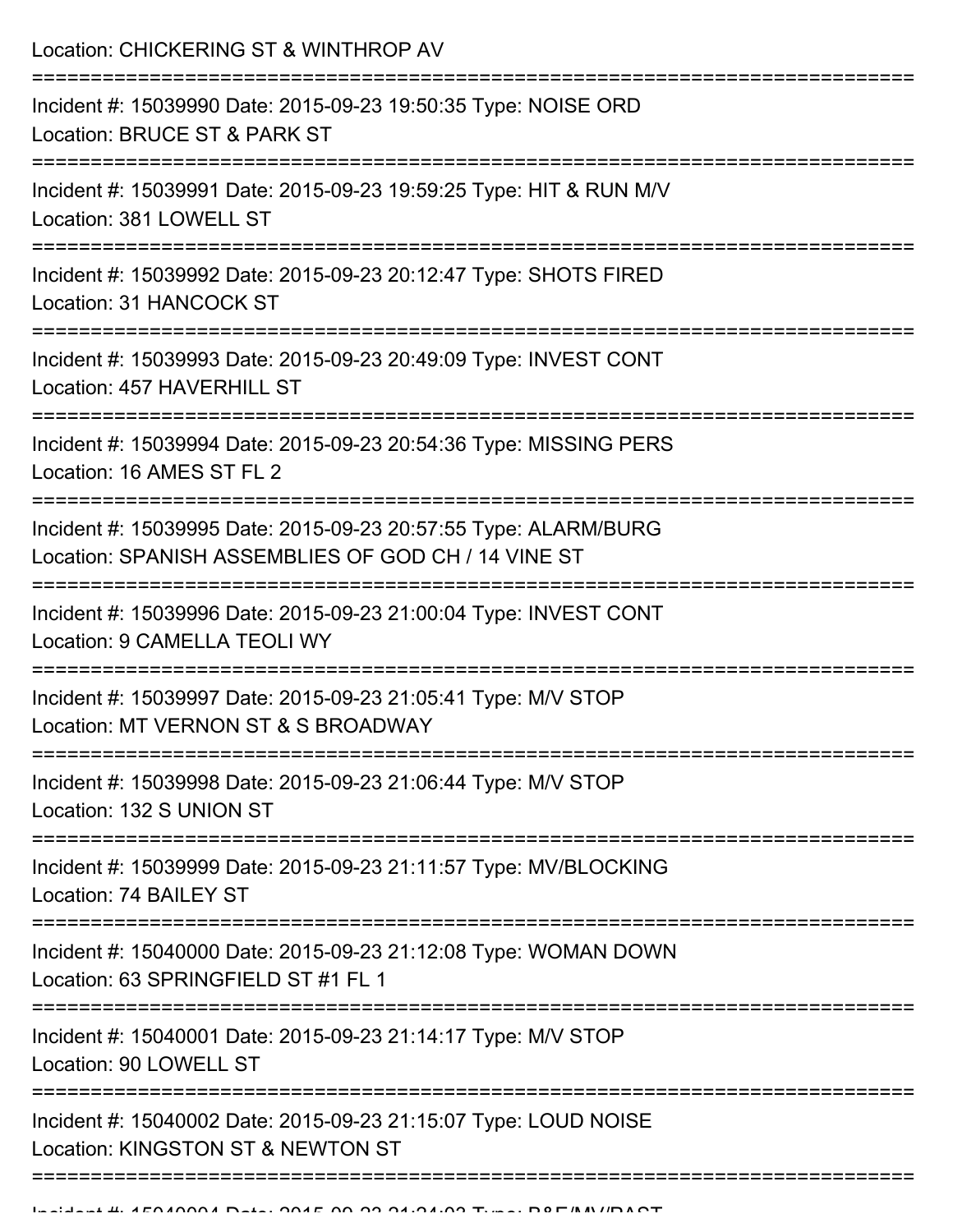Location: 66 MAPLE ST =========================================================================== Incident #: 15040003 Date: 2015-09-23 21:31:03 Type: SUS PERS/MV Location: MONTGOMERY ST =========================================================================== Incident #: 15040005 Date: 2015-09-23 21:53:38 Type: INVEST CONT Location: 141 AMESBURY ST #7 =========================================================================== Incident #: 15040006 Date: 2015-09-23 21:55:54 Type: DOMESTIC/PROG Location: 158 SPRUCE ST #1 FL 1 =========================================================================== Incident #: 15040007 Date: 2015-09-23 22:11:42 Type: NOISE ORD Location: 29 KINGSTON ST =========================================================================== Incident #: 15040008 Date: 2015-09-23 22:13:31 Type: M/V STOP Location: AMESBURY ST & ESSEX ST =========================================================================== Incident #: 15040009 Date: 2015-09-23 22:38:42 Type: M/V STOP Location: MERRIMACK ST & S UNION ST =========================================================================== Incident #: 15040010 Date: 2015-09-23 22:43:59 Type: DISORDERLY Location: HAFFNER'S GAS STATION / 69 PARKER ST =========================================================================== Incident #: 15040011 Date: 2015-09-23 22:46:29 Type: M/V STOP Location: 39 MEDFORD ST =========================================================================== Incident #: 15040012 Date: 2015-09-23 22:58:14 Type: M/V STOP Location: FOSTER ST & SPRINGFIELD ST =========================================================================== Incident #: 15040013 Date: 2015-09-23 23:11:57 Type: ALARM/BURG Location: LA FRUITERIA / 75 MANCHESTER ST =========================================================================== Incident #: 15040014 Date: 2015-09-23 23:13:59 Type: DISORDERLY Location: MILL DIRECT TEXTILES / 15 UNION ST =========================================================================== Incident #: 15040015 Date: 2015-09-23 23:15:46 Type: A&B PAST Location: LOWELL ST & MORTON ST =========================================================================== Incident #: 15040016 Date: 2015-09-23 23:22:47 Type: WARRANT SERVE Location: 36 HOBSON ST ===========================================================================

Incident #: 15040017 Date: 2015-09-23 23:24:52 Type: M/V STOP